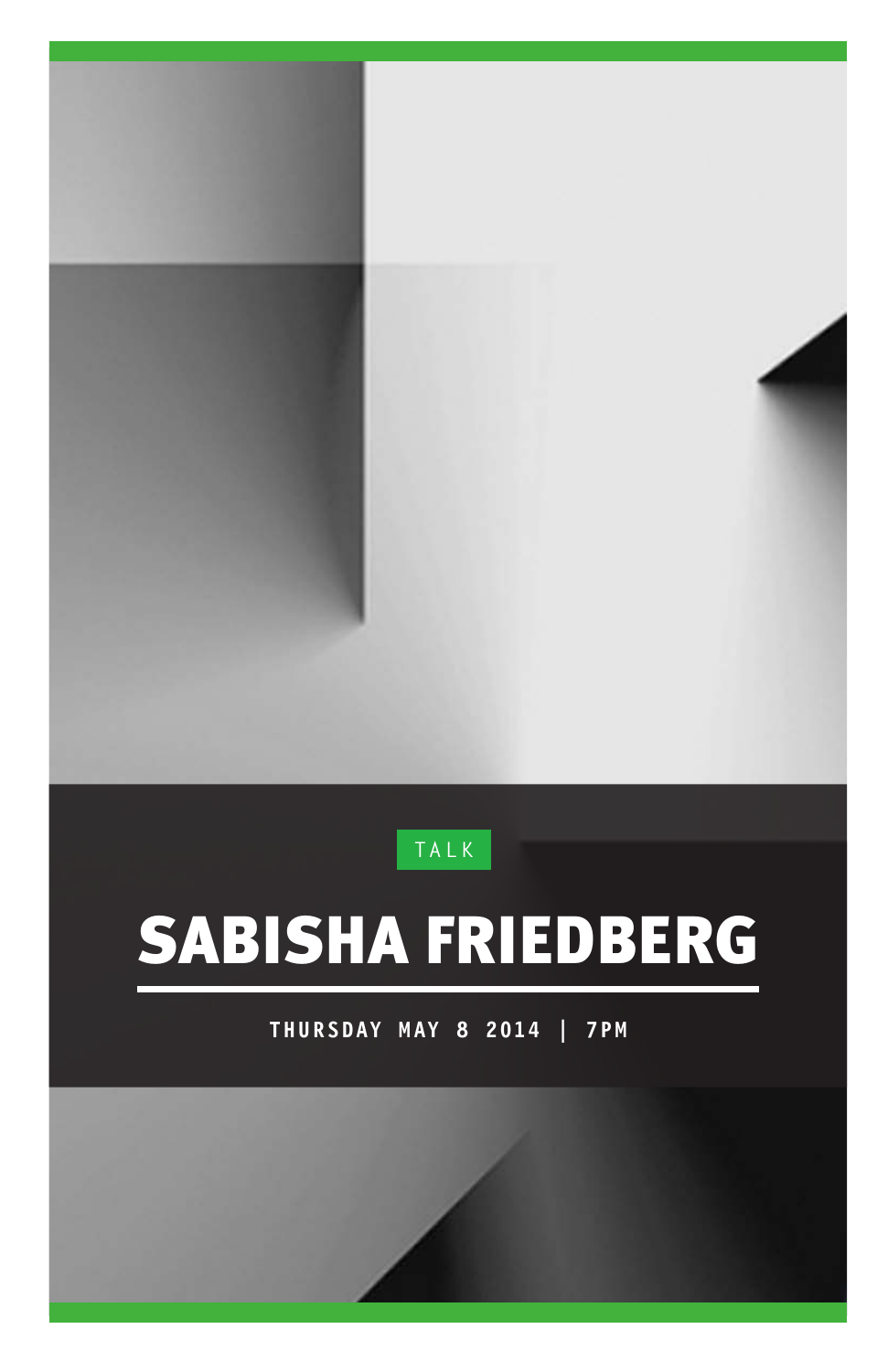### **TALK**

## SABISHA FRIEDBERG

#### **THURSDAY MAY 8 2014 | 7PM**

Compelled by sound levitation, perceptual delineation of space through sound, and low-end experiential thresholds, South African artist Sabisha Friedberg's work pulls together concepts from the perceptual, phenomenological, and phantasmagorical to create thought provoking, mystifying pieces. Friedberg will discuss her past practice as well as elements investigated during her time as an artist in residence at EMPAC.

---

Born in Johannesburg, South Africa, Sabisha Friedberg is currently based in Paris and Brooklyn. She received an MFA in music/sound from Bard College and a bachelor's degree from the San Francisco Art Institute.

She was awarded a prize at the Bourges International Electroacoustic Music Competition in France for her musique concrète piece *Ellipsis*, which was inducted into the Biblioteque Nationale Archives in 2013. *The Hant Variance*, a series of recordings made while in residence at EMPAC with Peter Edwards will be released in 2013/2014.

In November 2013, she exhibited a one-man show at AVA (Audio Visual Arts) in New York entitled *Levitation*, which featured works related to her investigations of the arcane and subsonic, as well as drawings and scores.